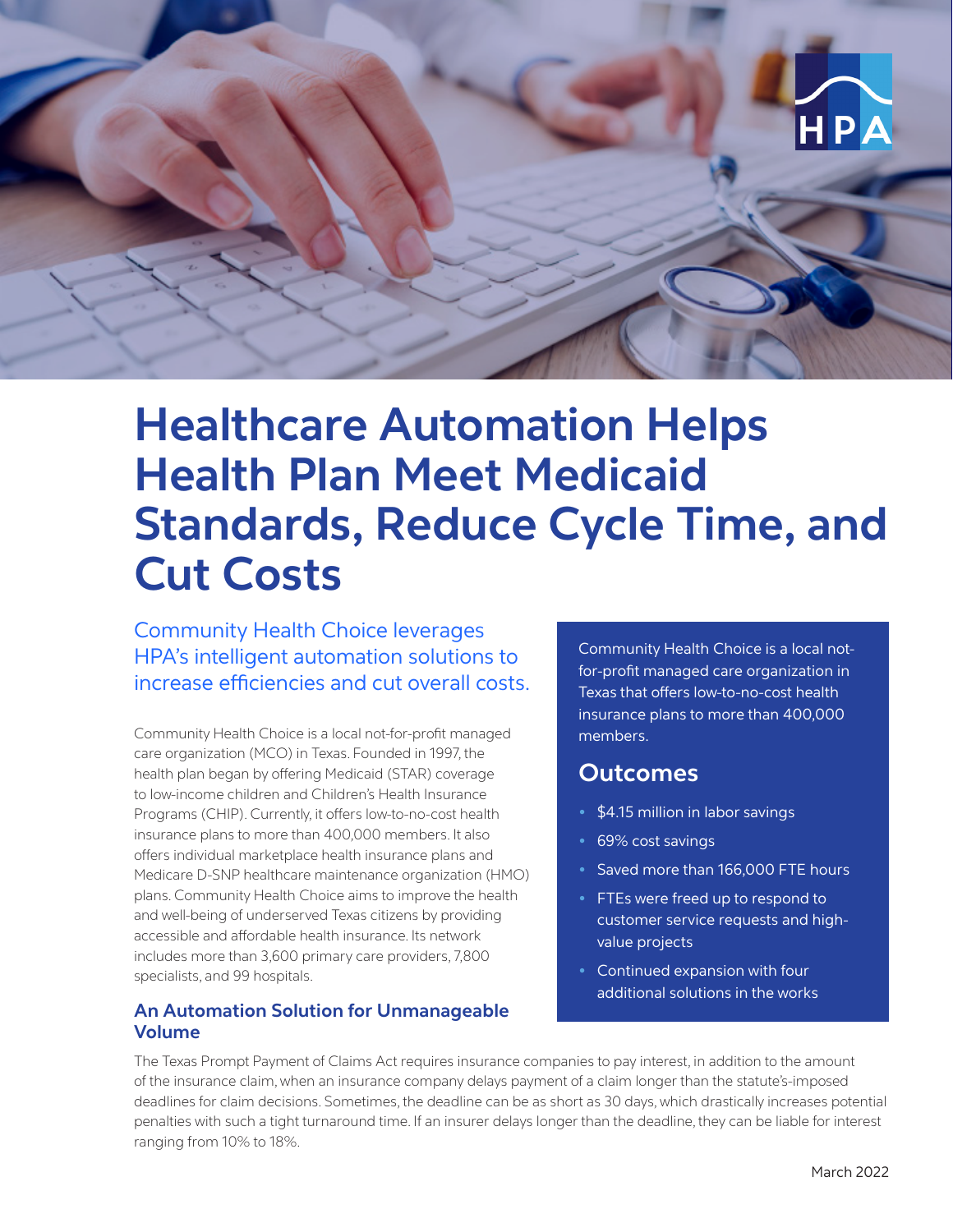**> "HPA has been a great partner in automation. Helping us to launch our claims processing automation and expand the impact. We've seen decreases in backlogs, rework, and penalties. And, we've been able to improve our staffing flexibility while reducing overtime."** 

**> Lucretia Butler, Director IS Systems Applications, Community Health Choice**

#### **Challenge**

Community Health Choice first engaged with HPA in 2016. The health plan was burdened with complex, high-volume claim processes, and examiners struggled to keep up with the growing inventory and processing deadlines. Community Health Choice wanted to ensure that all requirements mandated by Texas Medicaid were met, and it also needed the bandwidth to continue growing to serve more members. The health plan searched for an automation solution to reduce labor costs, boost staffing flexibility, reduce cycle time, and prevent backlogs. The health plan's System Applications Director, Lucretia Butler, had prior experience working with HPA. In her new role with Community Health Choice, she wanted to see the same benefits as she realized with her previous employer.

#### **Solution**

Community Health Choice worked with HPA's automation team to develop a solution to help manage its claims inventory, process required claims on time, and free up staff for more researchheavy and customer-focused tasks. The health plan's first robot went live in 2016, and it currently has ten active robots working through the TriZetto® QNXT™ core administration system.

#### • Prior Authorization/Referral Matching/

**Edit 205:** QNXT generates an edit when a claim is received for a service that requires prior authorization, but it wasn't issued or automatically applied through QNXT. When done manually, employees checked the claim for specific data points – providers, dates, and services. With an average monthly volume of roughly 10,000, this process created a significant strain on processors, putting the health plan at risk for a costly backlog. Without automation, the health plan would have needed to pay overtime for manual processing or borrow from other departments to get the claims

processed on time. However, HPA's robots can quickly search QNXT for an authorization that matches the claim data. This process was timeconsuming for examiners, with an average handling time of 6 minutes per claim. HPA's automation allowed the health plan to save more than 1,080 FTE hours and roughly 9 FTEs monthly. This translates to a cost savings of 74% and \$1.34 million saved since 2016.

**• Provider Matching/Edit 101: Providers must** be referenced on all claims, but sometimes electronic data interchange (EDI) and QNXT don't align automatically. Therefore, QNXT cannot systematically select providers based on incoming claim data. When a provider is missing from a claim, it will pend in QNXT until a record is created and/ or attached. This interruption in the claim cycle puts health plans at risk of significant backlog, and timeconsuming manual intervention would be required. HPA's robots research and reconcile claims with missing provider information within QNXT. The robot will find a provider match in the QNXT system and attach it to the claim. If no provider match is found in the QNXT system, the robot can then pend the claim to the appropriate queue for further investigation. This is another very highvolume process with an average monthly volume of more than 9,200, putting the health plan at risk for a backlog. With automation, Community Health Choice has saved more than 480 FTE hours per month and \$643,595 since 2016, an overall 64% cost savings.

• Call Tracking: Health plans typically log calls to and from members for health plan-related changes or performance and accuracy tracking questions. For instance, Community Health Choice keeps call logs when members need to change their primary care physician. Essentially, the robot monitors the QNXT database for specific verbiage; the robot opens the record, grabs the new provider information, and logs the call in QNXT, noting the call and the PCP change. Automating this process helped prevent employees from duplicating work by re-entering comments in QNXT. With an average monthly volume of nearly 7,100 calls, automating this process has saved the health plan more than \$191,000 in operational costs since 2016, the equivalent of roughly 2 FTEs per month.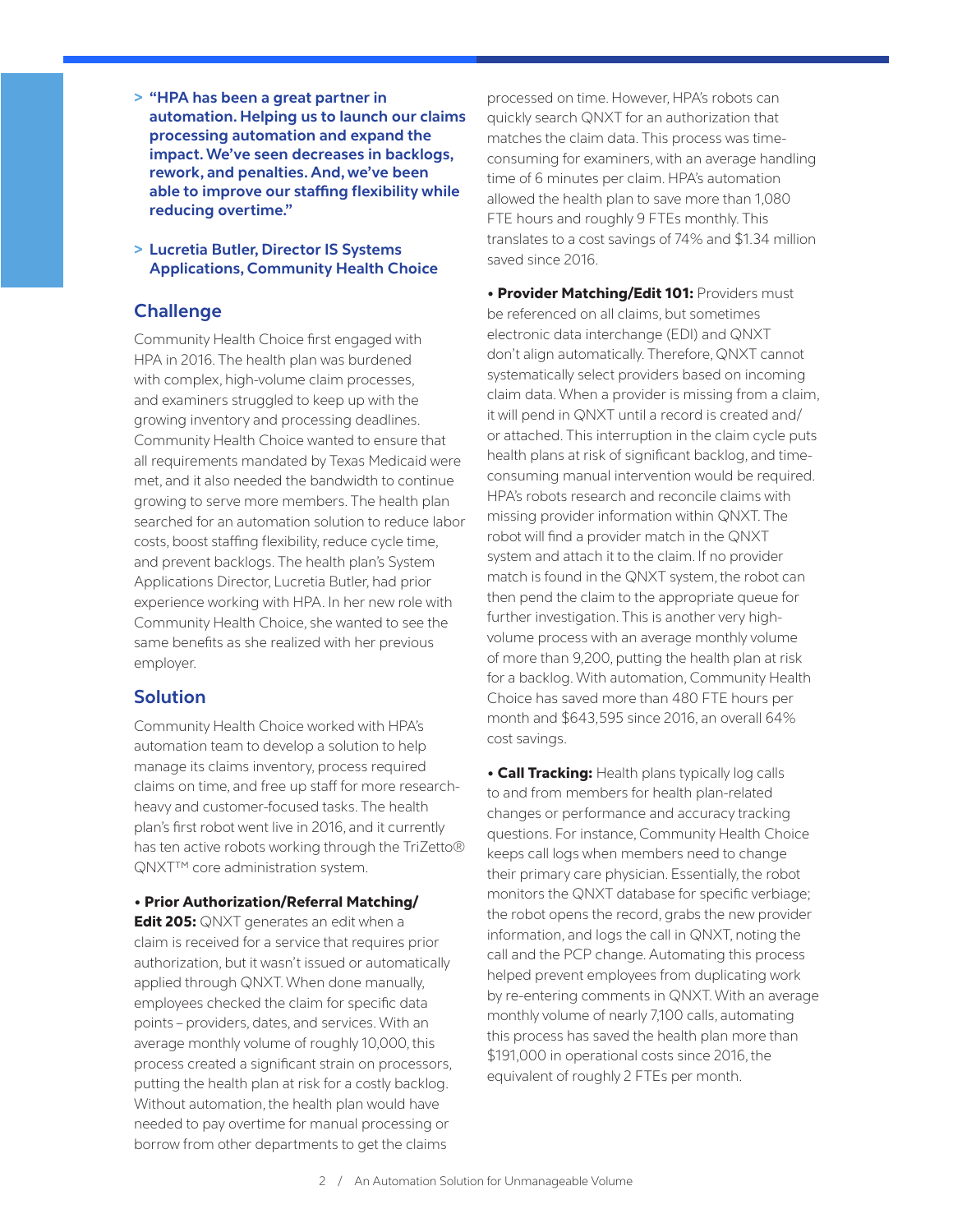• Duplicate Claim Process/Edit 532/533: QNXT

will recognize when multiple claims are submitted with similar data, such as provider, date of service, or services rendered. When this occurs, an examiner must validate whether or not the claim is indeed a duplicate. When this process is done manually, an examiner must review all the claims in a member's history to determine if there are duplicates. This process is time-consuming and tedious for employees, with an average monthly volume of more than 8,700. There is a significant risk for human error since there can be complex exceptions when considering duplicate claims. This likelihood of error put Community Health Choice at risk for low accuracy ratings, a metric that could lead to a financial penalty and jeopardize their Medicaid line of business eligibility. With HPA's automation, robots can quickly and thoroughly check data points to compare the claims. Automating this process saved the health plan 672 FTE hours per month and a total labor savings of more than \$815,000 since 2016.

• Timely Filing/Edit 311: Each payer has timely filing requirements that vary by state, product, and contract. Every incoming claim is reviewed for timely filing and will be denied or reimbursed according to payer-specific rules. Without automation, examiners must manually review each claim, costing the health plan hundreds of additional FTE hours. Processing each claim took examiners more than 3 minutes per claim, so with an average monthly volume of nearly 5,000, this was a significant resource drain for the health plan. Since implementing HPA's automation, Community Health Choice has saved 312 FTE hours per month and more than \$287,000 in labor costs since 2016. This is the equivalent of roughly 2.6 FTEs saved per month.

• Penalties and Interest Robot: The Texas Prompt Pay Act requires insurance companies, including healthcare insurers, to pay or deny a claim within 30 days electronically or 45 days nonelectronically. If claims are paid late or underpaid, penalties and interest accrue. Since early 2020, many healthcare insurers have been overwhelmed with priority changes due to COVID-19, which created a large backlog of claims. HPA stepped in and processed all 14,000 backlogged claims in just two weeks, saving the health plan 3,267 FTE hours and forestalling significant potential penalties.

**• JIVA Authorization Updates: In early 2020,** many elective procedures were limited due to COVID-19, which created a backlog. Authorization ends dates were extended due to COVID and its stress on the healthcare providers and healthcare system. Community Health Choice teamed with HPA to create a robot specific to the web-based platform, JIVA, to update their 8,000 backlogged authorizations and trigger a letter to be sent to members.

#### **Outcome**

Community Health Choice has realized \$4.15 million in labor savings since it began working with HPA in 2016, with an overall 69% cost savings from automated processes. The health plan has also saved more than 166,000 employee hours, freeing employees to respond to customer service requests and higher-value projects. HPA's automation solution helped Community Health Choice reduce the number of re-worked claims and penalties and reduce the turnaround times for claims payments made to providers, ultimately keeping Community Health Choice in good standing with Medicaid. Additionally, the health plan improved its staffing flexibility and reduced overtime for employees. Community Health Choice has also achieved its goal of meeting strict Texas Medicaid and CMS requirements and avoiding financial penalties.

Due to the excellent results the health plan has experienced with HPA's automation solution, Community Health Choice plans to continue the expansion of its intelligent automation initiatives. Four new robots are in the works for 2021, including three specific to claims.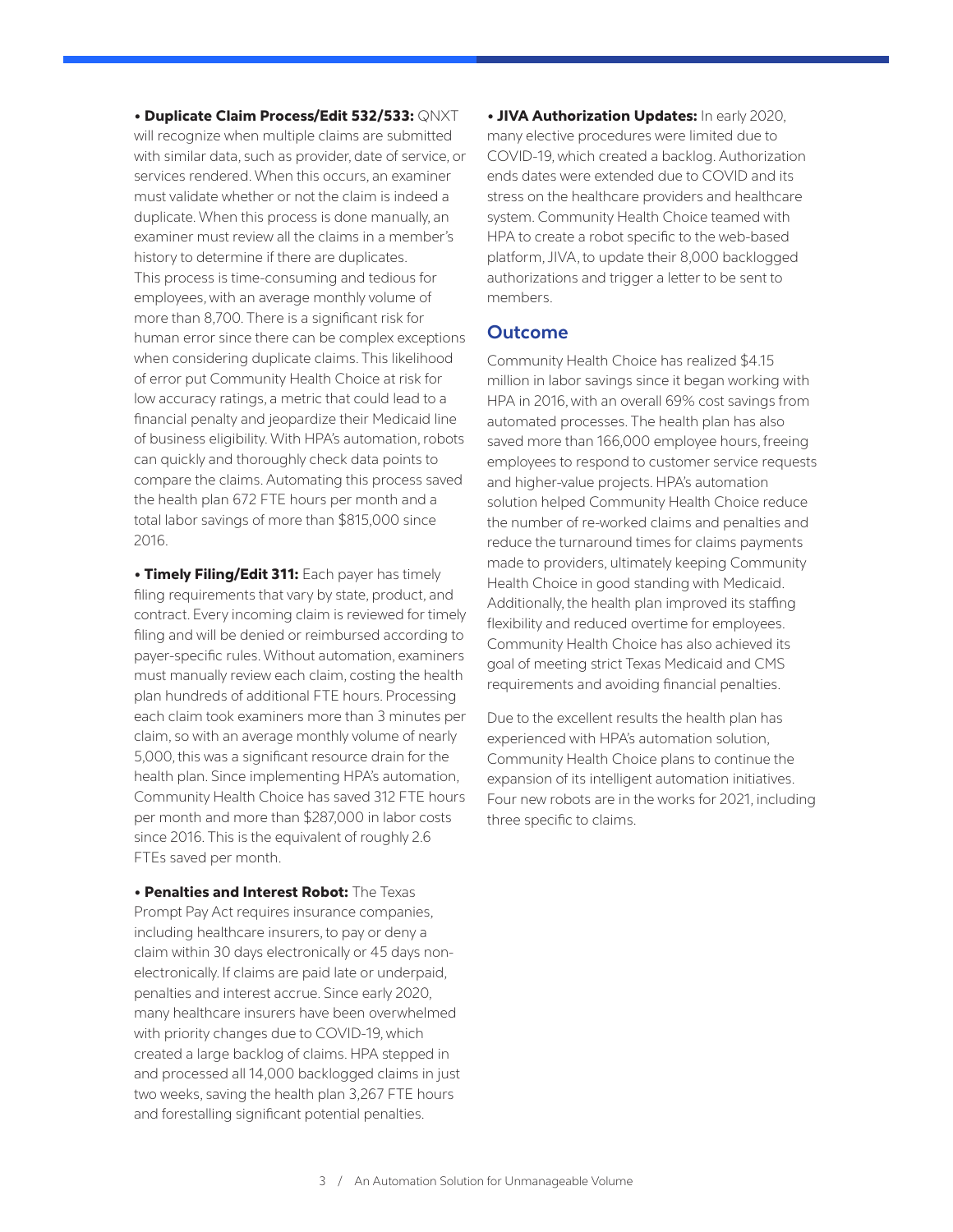**"Since we started working with them in 2016, the team at HPA has helped us to invest in process automation solutions that really deliver results - from prior authorizations to processing claims on a mandated deadline, we've been able to lower our labor costs and avoid unexpected backlogs from COVID-19."**

**> Lucretia Butler, Director IS Systems Applications, Community Health Choice**